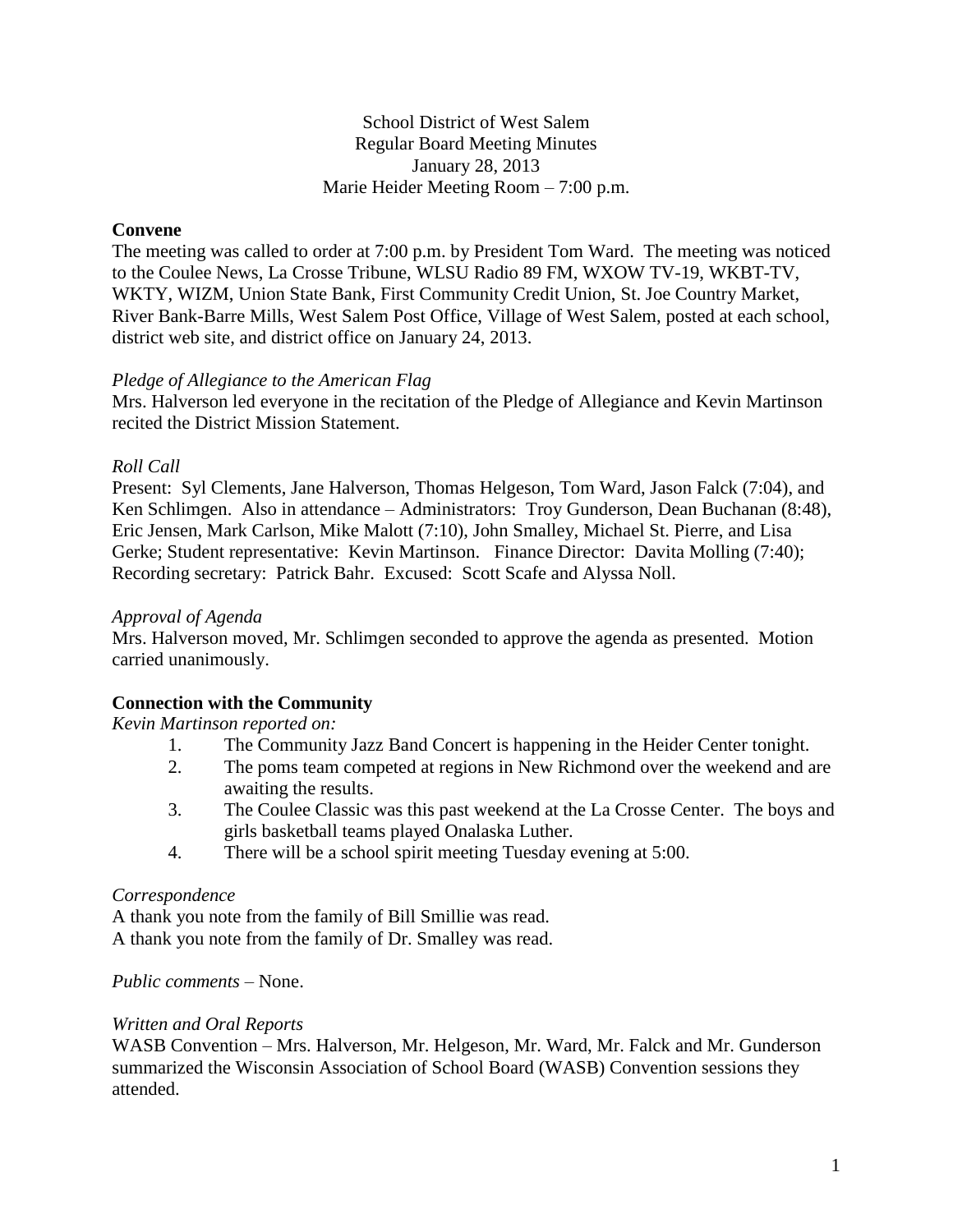Delegate Resolutions – Mr. Falck reported on the resolutions that were dealt with during the delegate assembly.

Mrs. Halverson left the meeting at 7:20 p.m. and returned at 7:38 p.m.

Reports from supervisors Michelle Kloser, Mark Ledman, Bill Solsrud, Davita Molling, and Rick Kline were reviewed.

## **Consent Agenda**

Mr. Schlimgen moved, Mr. Clements seconded to approve the Regular Board Meeting Minutes of January 14, 2013; and the invoices to be paid. Motion carried unanimously.

## **Discussion/Action Items:**

Mr. Schlimgen moved, Mr. Clements seconded to accept the donation from the employees at Brenengen Auto to be used for needy families. Motion carried unanimously.

The following sixth grade students presented their science projects using their iPads: Anna Gorski, McKenna Timm, Ryan Schlimgen, Samantha Thompson, Rachel Newton, and Collin Clements.

Principal Carlson and Senior Social Studies Teacher Jeff Maves presented their proposal for an online SEP/AP Government class. Mr. Schlimgen moved, Mr. Helgeson seconded to approve the AP Government class that will include an Online SEP (Senior Exit Project) component. Motion carried unanimously.

Mr. Schlimgen moved, Mr. Falck seconded to approve the designation of open enrollment spaces, and sections and the district targets for each grade level as presented. Maximum number: Kindergarten-144, grade 1-126, grade 2-120, grade 3-140; grade 4-138, and grade 5-115. Motion carried unanimously.

Mr. Schlimgen moved, Mr. Falck seconded to approve for a second reading of policy #384 Animals on School Grounds, #532 Instructional Staff Contracts, #911 Buildings and Grounds Supervisor, #832 Weapons on School Premises, #447.1 Use of Seclusion and Physical Restraint in Schools, #840.1 Memorials, #736 Indoor Environmental Quality (IEQ) Management Plan, and #514 Job Descriptions. Motion carried unanimously.

Mrs. Halverson moved, Mr. Clements seconded to accept the administration's high school cocurricular recommendations: Brian Babiash, head varsity softball; Julie Kamla, JV softball; Eric Sorenson, head varsity golf; Zachary Campbell, JV golf; Marc Anderson, head varsity girls' soccer; Ammar Sabar, JV girls' soccer; Chuck Ihle, head baseball; Jamie Olson, JV baseball; LeRoy Krall, head girls' track; Bret Miller, head boy's track; Stacy Mitchell, assistant track; Anthony Braun, assistant track; and Garrett Carlson, assistant track. Mr. Falck moved, Mr. Helgeson seconded to amend the motion to discuss this item in closed session. A vote on the amendment carried. No action was taken on the original motion and will be discussed in closed session.